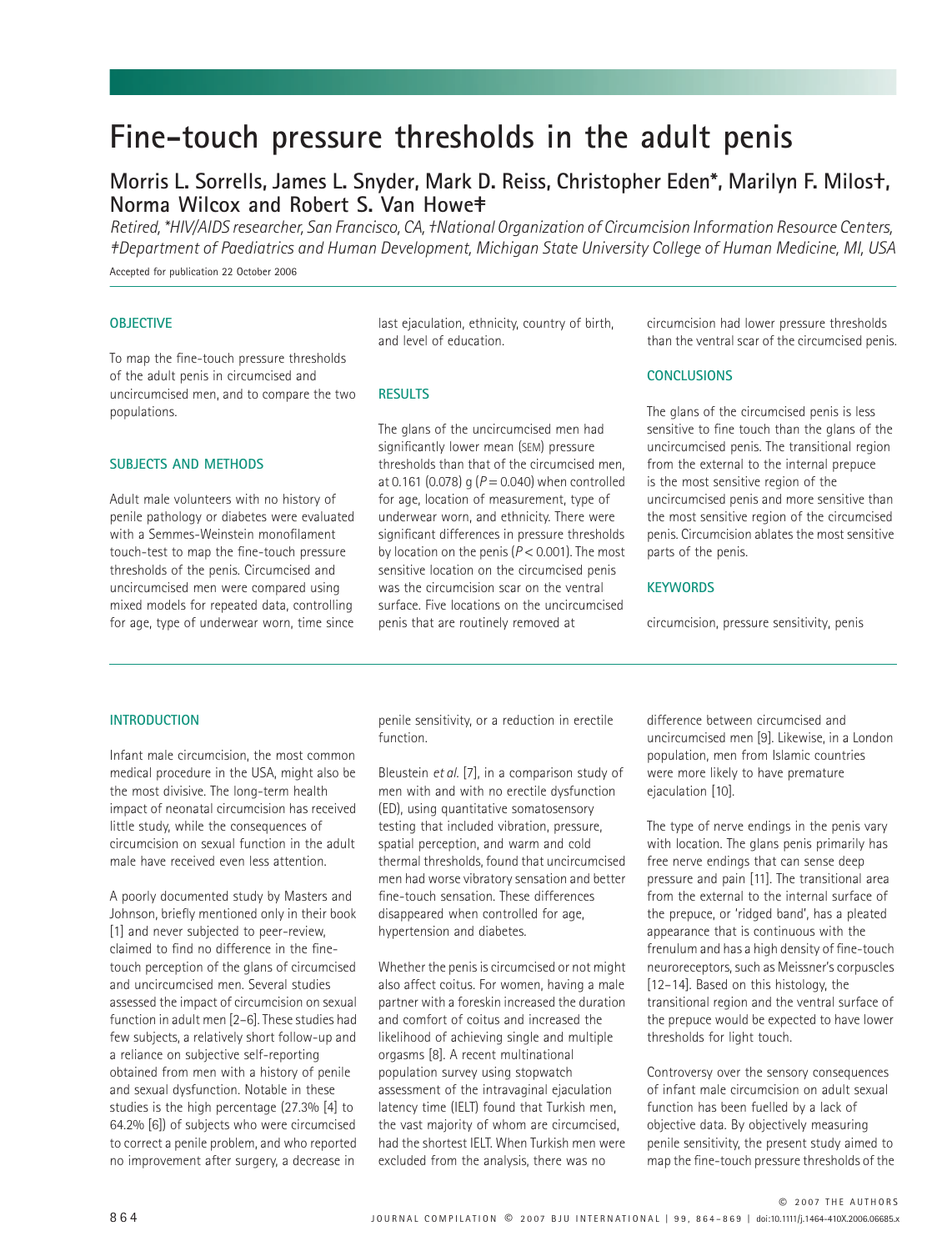*FIG. 1. Locations on the dorsal penis evaluated for fine-touch pressure thresholds.*



penis and quantify the differences in penile sensitivity between men with and without foreskins.

# **SUBJECTS AND METHODS**

Subjects were recruited by posting 'fliers' at the San Francisco Bay Area medical school. Also, announcements were made on a medical radio programme, and advertisements were placed in local Bay Area general circulation newspapers.

Subjects were men aged >18 years in good health, with no genital alterations, except for circumcision, as determined by healthscreening questions. A short questionnaire was completed to determine ethnicity, place of birth, highest education degree obtained, type of underwear worn, timing of last ejaculation, referral source, and health status. Circumcision status was determined by a physical examination.

Exclusion criteria were: transsexuals; intersex individuals; males born with abnormal

*FIG. 2. Locations on the ventral penis evaluated for fine-touch pressure thresholds.*

| 11.<br>CORONAL<br><b>RIDGE</b>                                    |  |
|-------------------------------------------------------------------|--|
| 12.<br><b>FRENULUM</b><br>AT URETHRAL<br><b>SLIT</b>              |  |
| 13.<br><b>FRENULUM</b><br><b>NEAR</b><br>RIDGED BAND              |  |
| 14<br><b>FRENULUM AT</b><br>MUCO-CUTANEOUS<br><b>JUNCTION</b>     |  |
| 15.<br>ORIFICE<br><b>RIM</b>                                      |  |
| 16.<br><b>OUTER</b><br><b>PREPUCE</b>                             |  |
| 17.<br><b>SHAFT PROXIMAL</b><br><b>TO CORONAL</b><br><b>RIDGE</b> |  |
| 18.<br>SCAR /<br><b>DORSAL</b><br><b>SURFACE</b>                  |  |
| 19.<br>SCAR /<br><b>VENTRAL</b><br><b>SURFACE</b>                 |  |

genitals, e.g. hypospadias; a history of diseases or conditions known to affect sexual sensitivity and function, e.g. diabetes mellitus; a history of genital, prostate, or urinary tract disease of any kind, including but not limited to sexually transmitted diseases, open sores, or lesions at the time of screening; prostatitis; prostate cancer; BPH; spinal cord injury; peripheral nerve injury; peripheral neuropathy; sciatica; any penile piercing; penile enlargement surgery; any form of psychiatric condition; or a history of alcohol or substance abuse. Informed consent was obtained before testing.

The fine-touch sensitivity of 19 locations on the penis was measured using Semmes-Weinstein monofilament touch-test sensory evaluators (North Coast Medical Supply, Morgan Hill, CA, USA) [15–17] to create a penile sensitivity map (Figs 1 and 2)

On the dorsum of the penis, these locations were: (1) the shaft proximal to coronal ridge; (2) the outer prepuce; (3) the rim of the

preputial orifice; (4) the muco-cutaneous junction; (5) the ridged band; (6) the preputial mucosa; (7) the coronal sulcus; (8) the coronal ridge; (9) the middle of dorsal aspect of the glans; (10) the glans at the meatus; on the ventral surface of the penis, the locations were (11) the coronal ridge; (12) the frenulum at the urethral slit; (13) the frenulum near the ridged band; (14) the frenulum at the mucocutaneous junction; (15) the rim of the preputial orifice; (16) the outer prepuce; (17) the shaft proximal to the coronal ridge; and locations pertaining to circumcised men only (18) the circumcision scar on the dorsal surface and (19) the circumcision scar on the ventral surface. Locations 2–5 and 13–16 were measured only in uncircumcised men because these locations are ablated by circumcision.

Because of the method of data collection, it was impossible for the physician measuring the fine-touch thresholds to be unaware of the circumcision status of the subject. Likewise, because of the number of locations sampled, it was also impossible for the statistician to be unaware of the circumcision status of the subject.

Based on unpublished pilot data, it was determined that sampling 50 uncircumcised and 150 circumcised men would have 80% power to show a difference of 0.046 g with a type I error of 5%. Demographic information by circumcision status were compared using Mantel-Haenszel, Fisher's exact, chi-square and *t*-tests. Fine-touch pressure thresholds by location were compared using *t*-tests and linear regression. Mixed models for repeated data on single subjects stratified by location of measurement, which control for withinsubject variability, were developed using locations present in both the circumcised and the complete penis. Models were assessed using forward, backwards and stepwise selection. Similar models were developed using only locations on the glans penis. This study protocol was approved by the Western Institutional Review Board.

# **RESULTS**

In all, 163 subjects were enrolled; one uncircumcised man was excluded for diabetes, two uncircumcised men and one circumcised man were excluded for hypospadias. All of the men completed the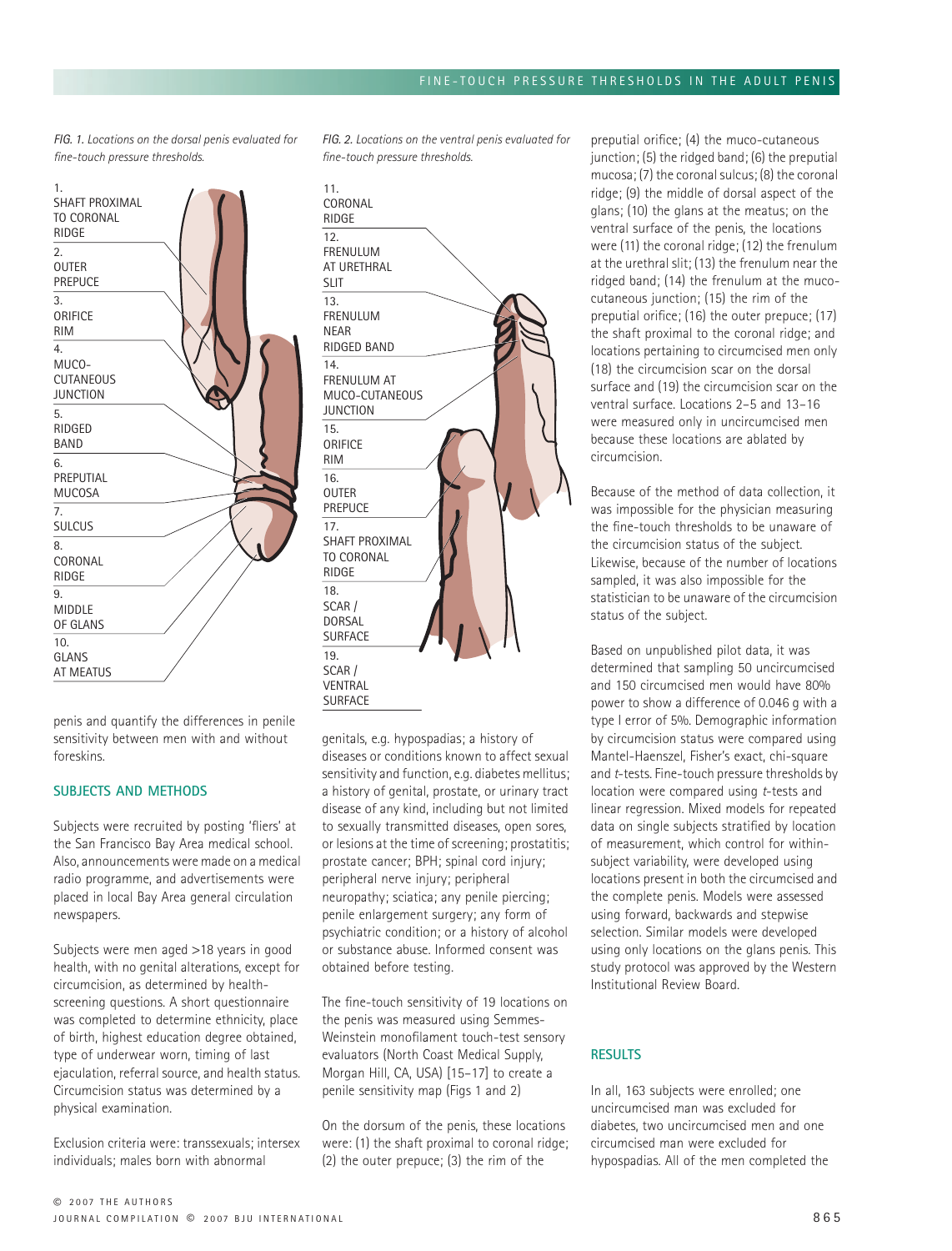testing once it started. A comparison of the demographic information by circumcision status is shown in Table 1. Men born outside the USA were eight times more likely to be uncircumcised.

Fine-touch pressure thresholds for each of the penile positions is shown in Table 2 and Fig. 3. The region most sensitive to fine touch on the circumcised penis was the circumcision scar. The ventral scar was more sensitive than the dorsal scar (*t*-test and signtest *P* < 0.001). In all but one position, finetouch pressure thresholds were greater in the circumcised penis. The most sensitive regions in the uncircumcised penis are those removed by circumcision. There was no interaction between age and circumcision status.

When compared with the most sensitive area of the circumcised penis, several locations on the uncircumcised penis, which are missing from the circumcised penis, were significantly more sensitive (Table 2).

There was no association between fine-touch pressure threshold and the ambient room temperature at the time of the examination, the time since the reported last ejaculation  $(P = 0.659)$ , or the country of birth.

*TABLE 1 The demographics of the subjects by circumcision status*

| Measure                               | Not circumcised (68) | Circumcised (91)                                                                                                                                                                                                                                                                                                                  | Comparison                           |
|---------------------------------------|----------------------|-----------------------------------------------------------------------------------------------------------------------------------------------------------------------------------------------------------------------------------------------------------------------------------------------------------------------------------|--------------------------------------|
| Mean (SD) age, years                  | 51.0 (12.9)          | 48.3 (12.5)                                                                                                                                                                                                                                                                                                                       | $0.180*$                             |
| Born outside USA, n (%)               | 23(34)               | 5(5.5)                                                                                                                                                                                                                                                                                                                            | $8.79$ $(3.13 - 24.68)$ <sup>+</sup> |
| Ethnicity                             |                      |                                                                                                                                                                                                                                                                                                                                   | 0.217 <sup>†</sup>                   |
| Caucasian, %                          | 67                   | 83                                                                                                                                                                                                                                                                                                                                | $0.42$ $(0.20 - 0.90)$ <sup>+</sup>  |
| Level of education, n(%)              |                      |                                                                                                                                                                                                                                                                                                                                   | 0.278                                |
| High school                           | 10(15)               | 15(16)                                                                                                                                                                                                                                                                                                                            |                                      |
| Associate's degree                    | 3(4)                 | 2(2)                                                                                                                                                                                                                                                                                                                              |                                      |
| Bachelor's degree                     | 35(51)               | 40(44)                                                                                                                                                                                                                                                                                                                            |                                      |
| Graduate school                       | 9(13)                | 8(9)                                                                                                                                                                                                                                                                                                                              |                                      |
| Master's degree                       | 8(12)                | 17(19)                                                                                                                                                                                                                                                                                                                            |                                      |
| PhD, JD, MD                           | 3(4)                 | 9(10)                                                                                                                                                                                                                                                                                                                             |                                      |
| Underwear                             |                      |                                                                                                                                                                                                                                                                                                                                   | 0.625 <sup>†</sup>                   |
| <b>Briefs</b>                         | 34(50)               | 50(55)                                                                                                                                                                                                                                                                                                                            | 0.630§                               |
| <b>Boxers</b>                         | 19(28)               | 21(23)                                                                                                                                                                                                                                                                                                                            | 0.580§                               |
| None                                  | 12(18)               | 15(16)                                                                                                                                                                                                                                                                                                                            | 1.00§                                |
| <b>Both</b>                           | 3(4)                 | 5(5)                                                                                                                                                                                                                                                                                                                              | 1.00§                                |
| Referral source, n                    |                      |                                                                                                                                                                                                                                                                                                                                   |                                      |
| Newspaper                             | 6                    | 15                                                                                                                                                                                                                                                                                                                                |                                      |
| Radio                                 | 6                    | 16                                                                                                                                                                                                                                                                                                                                |                                      |
| Friend                                | 16                   | 13                                                                                                                                                                                                                                                                                                                                |                                      |
| Internet                              | $\overline{4}$       | 6                                                                                                                                                                                                                                                                                                                                 |                                      |
| Flyer                                 | $\mathbf{1}$         | $\overline{4}$                                                                                                                                                                                                                                                                                                                    |                                      |
| Study leader                          | 5                    | 13                                                                                                                                                                                                                                                                                                                                |                                      |
| Mean (SD) days since last ejaculation | 2.38(2.47)           | 2.69(3.46)                                                                                                                                                                                                                                                                                                                        | 0.531                                |
|                                       |                      | $\mathcal{L}$ , and $\mathcal{L}$ , $\mathcal{L}$ , $\mathcal{L}$ , $\mathcal{L}$ , $\mathcal{L}$ , $\mathcal{L}$ , $\mathcal{L}$ , $\mathcal{L}$ , $\mathcal{L}$ , $\mathcal{L}$ , $\mathcal{L}$ , $\mathcal{L}$ , $\mathcal{L}$ , $\mathcal{L}$ , $\mathcal{L}$ , $\mathcal{L}$ , $\mathcal{L}$ , $\mathcal{L}$ , $\mathcal{L}$ |                                      |

*\** P *for* t-*test; †odds ratio (95% CI); ‡*P *for chi-square test; ¶*P *for trend analysis; §*P *for Fisher's exact test.*

*TABLE 2 Mean fine-touch pressure threshold value (g) by position and circumcision status, and differences in fine-touch pressure threshold between the ventral scar (Position 19) and the position found only on the uncircumcised penis*

|                  | Not circumcised | Circumcised   | Age-adjusted difference |               |              | Difference adjusted |        |
|------------------|-----------------|---------------|-------------------------|---------------|--------------|---------------------|--------|
| Position         | (SEM)           | (SEM)         | (% decrease)            | Difference, q | $P$ (t-test) | for age             | P      |
|                  | 0.681(0.135)    | 0.716(0.081)  | 0.50(7.0)               |               |              |                     |        |
| $\overline{2}$   | 0.2941(0.046)   |               |                         | $+0.104$      | 0.0698       | $+0.086$            | 0.1175 |
| 3                | 0.093(0.027)    |               |                         | $-0.095$      | 0.0307       | $-0.111$            | 0.0136 |
| 4                | 0.192(0.041)    |               |                         | $-0.003$      | 0.9530       | $-0.017$            | 0.7463 |
| 5                | 0.205(0.036)    |               |                         | $-0.083$      | 0.7474       | $-0.002$            | 0.9673 |
| 6                | 0.371(0.069)    | 0.445(0.063)  | 0.113(25.3)             |               |              |                     |        |
|                  | 0.519(0.085)    | 0.7099(0.105) | 0.238(33.6)             |               |              |                     |        |
| 8                | 0.778(0.112)    | 0.941(0.097)  | 0.228(24.2)             |               |              |                     |        |
| 9                | 1.141(0.163)    | 1.180(0.117)  | 0.129(10.9)             |               |              |                     |        |
| 10 <sup>10</sup> | 0.979(0.158)    | 0.911(0.1406) | 0.024(2.6)              |               |              |                     |        |
| 11               | 0.952(0.155)    | 1.1273(0.151) | 0.255(22.6)             |               |              |                     |        |
| 12               | 0.407(0.063)    | 0.433(0.081)  | 0.057(13.2)             |               |              |                     |        |
| 13               | 0.177(0.044)    |               |                         | $-0.012$      | 0.8311       | $-0.027$            | 0.6229 |
| 14               | 0.159(0.045)    |               |                         | $-0.029$      | 0.5991       | $-0.045$            | 0.4134 |
| 15               | 0.230(0.129)    |               |                         | $+0.041$      | 0.7571       | $+0.014$            | 0.9045 |
| 16               | 0.353(0.132)    |               |                         | $+0.1617$     | 0.2328       | $+0.135$            | 0.2614 |
| 17               | 0.759(0.188)    | 0.562(0.095)  | $-0.127$ $(-22.6)$      |               |              |                     |        |
| 18               |                 | 0.333(0.045)  |                         |               |              |                     |        |
| 19               |                 | 0.192(0.034)  |                         |               |              |                     |        |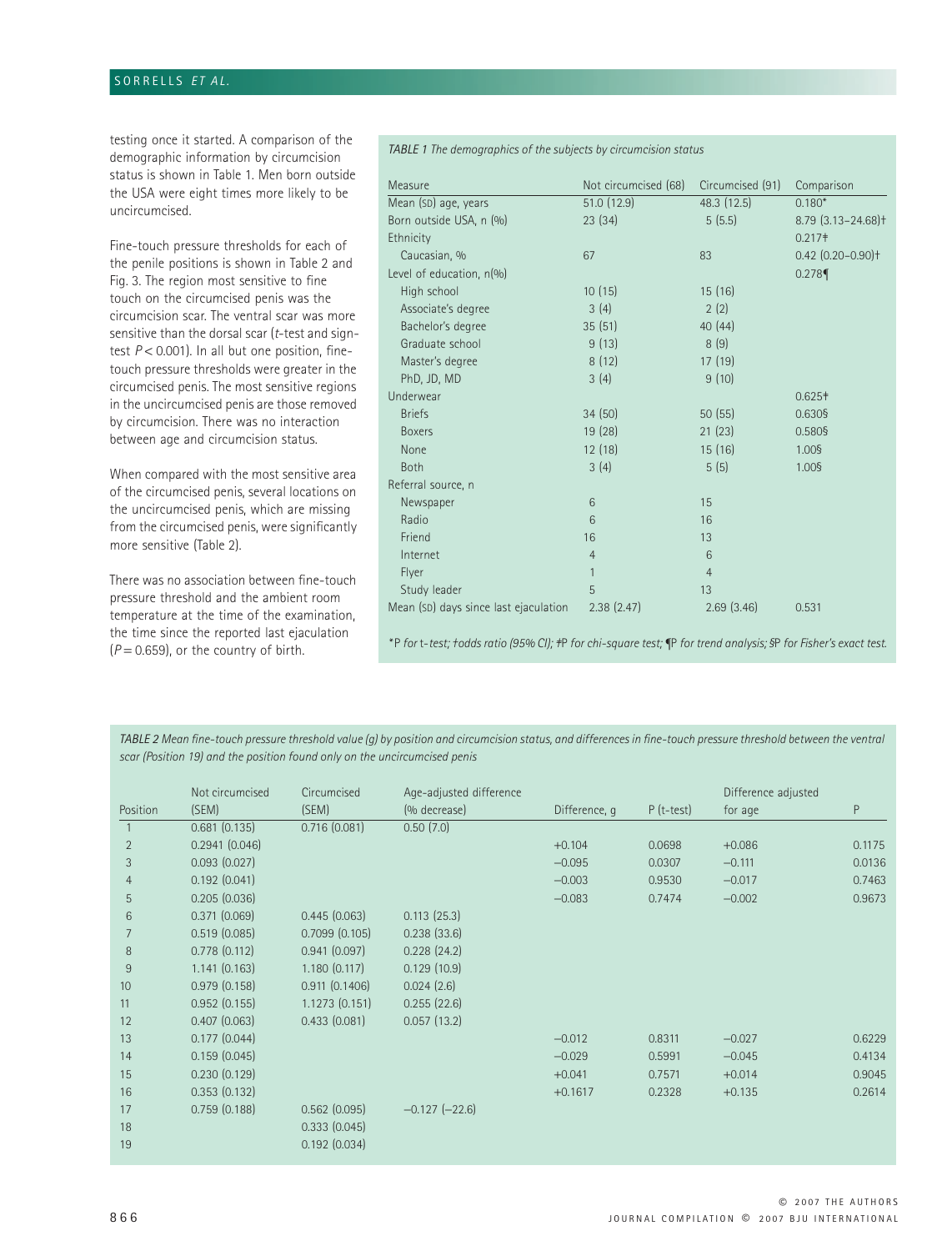

| Variable      | Estimate, q | <b>SEM</b> | t-value or F-value* | P        | TABLE 3   |
|---------------|-------------|------------|---------------------|----------|-----------|
| Penis         |             |            |                     |          | The mixe  |
| Circumcision  | $-0.1554$   | 0.0761     | $-2.04$             | 0.0431   | repeated  |
| Hispanic      | $-0.214$    | 0.133      | $-1.61$             | 0.1104   | locations |
| <b>Briefs</b> | $-0.203$    | 0.075      | $-2.71$             | 0.0075   | circumcis |
| Age (years)   | 0.011       | 0.003      | 3.66                | 0.0004   | uncircum  |
| Location      |             |            | $13.69*$            | < 0.0001 | only on t |
| Glans Penis   |             |            |                     |          |           |
| Circumcision  | $-0.161$    | 0.078      | $-2.07$             | 0.0398   |           |
| Hispanic      | $-0.207$    | 0.135      | $-1.53$             | 0.1293   |           |
| <b>Briefs</b> | $-0.212$    | 0.076      | $-2.77$             | 0.0063   |           |
| Age (years)   | 0.013       | 0.003      | 4.21                | < 0.0001 |           |
| Location      |             |            | $17.64*$            | < 0.0001 |           |
|               |             |            |                     |          |           |

Using a mixed model to evaluate repeated measures, location of the measurement, age, wearing briefs, level of education, being Hispanic, and circumcision status were all statistically significant in the multivariate models (Table 3), e.g. with each year of age, the fine-touch pressure threshold increased by 0.011 or 0.013 g.

#### **DISCUSSION**

The glans in the circumcised male is less sensitive to fine-touch pressure than the glans of the uncircumcised male. The most sensitive location on the circumcised penis is the circumcision scar on the ventral surface. Five locations on the uncircumcised penis that are routinely removed at circumcision were more sensitive than the most sensitive location on the circumcised penis.

*I* model for *repeated measures using locations found on both the circumcised and uncircumcised penis, and only on the glans penis*

Despite the controversy over the long-term impact of male circumcision, no thorough, objective, quantitative studies measuring the long-term sensory consequences of infant circumcision have hitherto been reported. The present study provides the first extensive mapping of the fine-touch pressure thresholds of the adult penis. This information provides a baseline for future comparison studies and provides investigators with the

testing locations that provide the most differentiation.

The Semmes-Weinstein monofilaments are individually calibrated to deliver a targeted force within a 5% SD. They have been used to test female genital sensitivity [17] and can be used to determine changes in sensitivity over time.

It is difficult to compare our data and results with those claimed by Masters and Johnson [1]; no method is documented, only their assertion of no difference in fine-touch reception on the glans. Nevertheless, their results, even if they were verifiable, are of little value to the question of the long-term sensory consequences of infant circumcision. First, the glans has virtually no fine-touch neuroreceptors [11–14]. Second, when determining the aggregate sensory impact of circumcision, the sensory effects of circumcision on the glans are of secondary significance, because the glans is not removed during circumcision. Instead of measuring changes in the glans after circumcision, it is more important to measure the sensory investment of the parts of the penis removed by circumcision.

In a subjective study with only a 44% response rate, Fink *et al.* [2] questioned men, using an unvalidated survey tool that they hoped would measure sexual function. Compared to before circumcision, men reported reduced erectile function  $(P = 0.01)$ . decreased penile sensitivity ( $P = 0.08$ ), no changes in sexual activity, and improved satisfaction after circumcision. The circumcisions were for 'medical reasons' in 88%. For a procedure that was expected to correct their problem, entirely favourable outcomes would be expected, but 38% reported a perceived problem or difficulty as a result of the procedure.

Collins *et al.* [3] studied 15 men who were circumcised as adults; all but one had a penile problem. The patients completed the Brief Male Sexual Function Inventory, an unvalidated measure of sexual function, before and at least 12 weeks after the procedure. Not surprisingly, this underpowered study failed to find any differences in sex drive, erection, ejaculation, problem assessment, or overall satisfaction. This is an intriguing finding because the men were circumcised expecting an improvement in sexual function and satisfaction.

*FIG. 3. Fine-touch pressure thresholds (g) by location on the adult penis, comparing uncircumcised men (red bars) and circumcised men (green bars), with a range of one SD shown with the error bars.*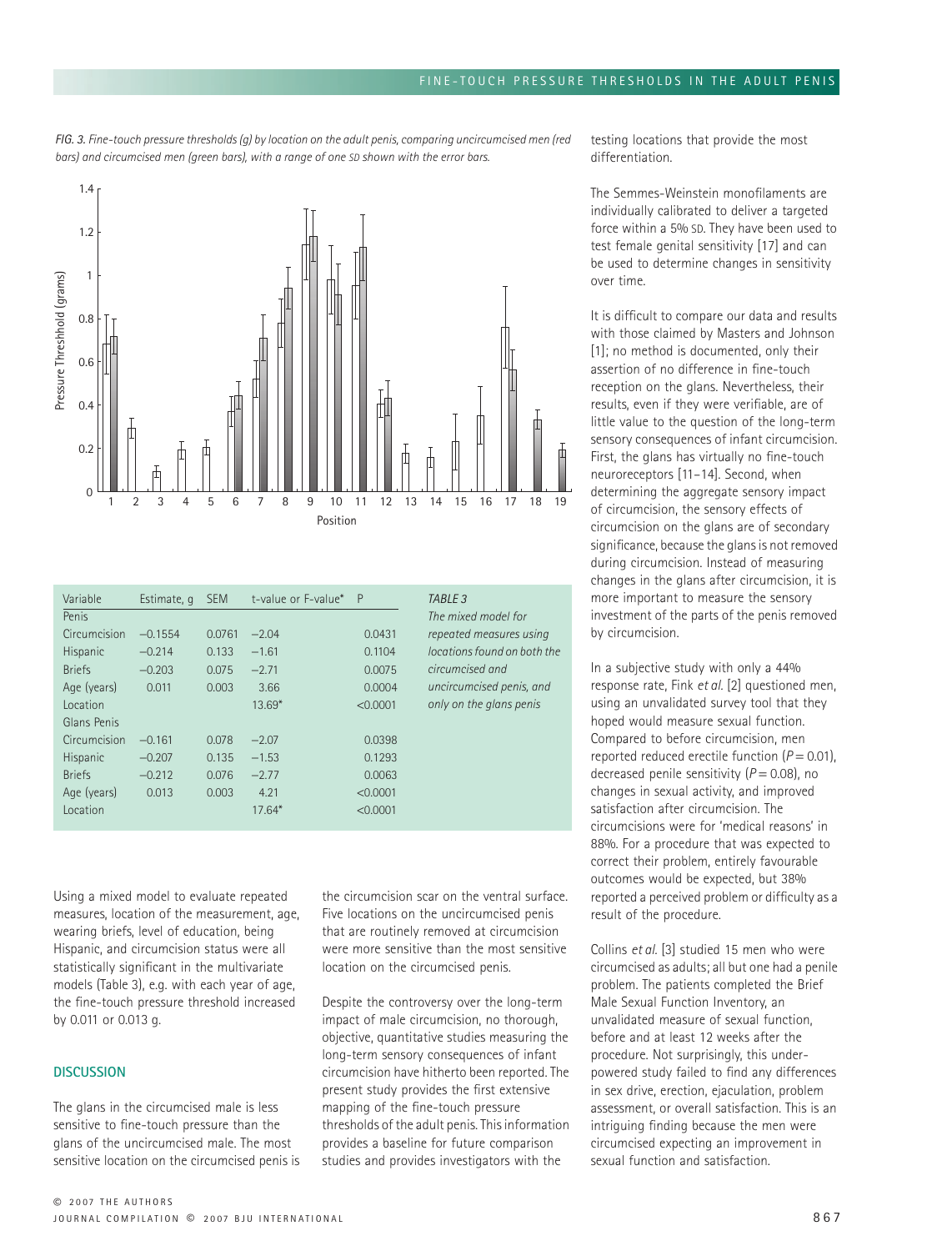In a study designed to measure the impact of anterior urethroplasty on erectile function, Coursey *et al.* [4] included a control group of men who were circumcised for 'phimosis or other benign indication'. Of the 48 men circumcised, only 22 (46%) completed the survey. Using an internally validated survey, 27% reported worsening satisfaction with their erectile function after a procedure.

In a Turkish population of 42 men in their third decade undergoing circumcision, 39 of whom sought circumcision for religious reasons, the Brief Male Sexual Function Inventory, measured before and at least 12 weeks after the procedure, showed no difference in any of the five areas assessed by the instrument. However, the mean IELT was significantly longer after circumcision (*P* = 0.02) [5]. As noted earlier, Turkish men had the shortest mean IELT of the countries assessed [9].

In a study of 95 men undergoing circumcision in China, erectile function was measured before and after surgery. Eighteen patients reported mild erectile dysfunction before circumcision, while 28 reported from mild to moderate erectile dysfunction after circumcision  $(P = 0.001)$ . Also reported were increased problems with weakened erectile confidence (*P* = 0.04), difficult insertion during coitus  $(P = 0.03)$ , prolonged intercourse in 31 cases  $(P = 0.04)$ , and improved satisfaction in only 34 patients  $(P = 0.04)$  [6].

In a study of 125 men drawn from a urology clinic, Bleustein *et al.* [7] found that uncircumcised men, both with and with no erectile dysfunction, had lower thresholds for pressure using the same device as used in the present study. The differences they found were no longer statistically significant when adjusted for age, diabetes, and hypertension. Their age difference (7 years) was greater than in the present population. Their population consisted of patients referred to a urologist; the present subjects were drawn from the general population, and diabetics were excluded. We did not enquire about hypertension nor measure blood pressure. Bleustein *et al.* only sampled two locations, the meatus and the dorsal glans halfway between the meatus and the corona, in circumcised men, with an additional sample in uncircumcised men at the 'dorsal midline foreskin' with the prepuce in its natural position over the glans. In uncircumcised

men, there were no significant differences between the measurements taken at the glans with the foreskin retracted and those taken at the level of the glans with the foreskin in its normal position. The positions used in that study correlate to positions 9, 10 and 16 in the present study. In our mixed model, controlling for location of the measurement, age, wearing briefs, being Hispanic, and circumcision status, position 10 had a lower threshold than position 9 (−0.243 g, SEM 0.079, *P* < 0.002). The present data indicated that the location on the uncircumcised penis measured by Bleustein *et al.* had one of the highest thresholds of the locations found only on the uncircumcised penis. We found that the age-adjusted thresholds were significantly lower in location 16 than either 9 or 10 (location 9, -0.75 g, SEM 0.184, *P* < 0.001; location 10, −0.56 g, 0.17,  $P < 0.002$ ).

The studies detailed above share several important flaws: (i) a low response rate to opportunities to complete surveys (it is speculative as to how the half who did not complete these surveys would have responded); (ii) the lack of agreed upon, externally validated instruments to measure erectile function; (iii) small population sizes that limit the study power; (iv) the subjective nature of instruments used; (v) short followup times; and (vi) the patients in the studies were not genitally healthy.

The last three items deserve special comment. Self-reporting is notoriously unreliable, and all but one of the reported studies relied on patient testimony rather than objective measurements. Patients are highly susceptible to suggestions or inferences that surgery or treatments used to correct a problem will, in fact, correct that problem. Also, otherwise healthy men who seek circumcision for other than medical reasons are predisposed to reporting a favourable outcome. Furthermore, surveys with subjective measures are dependent on the respondent's state of health. When asked to rate quality of life of various impaired health states, healthy individuals will rate the quality lower than will a person in that particular health state. In these studies, it would be expected that the men rate their genital performance higher when in the genitally impaired condition than if they were not genitally impaired.

The short follow-up might have precluded changes in genital response and sensitivity that take longer to develop. Likewise, the acute changes from surgery and scar remodelling are known to take up to 12 months to resolve [18]. Finally, except for the Turkish study, the men in these studies had penile pathology. Consequently, improvements in this population would be expected regardless of the intervention, due to what is commonly referred to as the 'floor effect' (more room for improvement than deterioration). Consequently, the worsening in so many subjects is remarkable. It could be concluded that circumcision might be an invalid intervention for these medical conditions.

The present subjects, while drawn from the general population, were men who showed the initiative to participate. This might introduce a population and selection bias, but the objective nature of the measure should not have been affected. In the USA, uncircumcised men are demographically different from circumcised men. They tend to be younger and from certain ethnic backgrounds. They might also be from families with either higher or lower parental education levels, depending on the decade of their birth [19,20]. Younger men might have been less willing to participate in the study due to their increased modesty. As there are many more circumcised than uncircumcised men in the USA, recruiting equal numbers of subjects from each group was challenging.

The measurement of fine touch using pressure thresholds might be limited. Fine touch transmitted through Meissner's corpuscles might be dynamic, using a network of nerve endings. For example, the fingertips, which have a high density of Meissner's corpuscles, are able to interpret Braille when moving *over* raised dots, not merely by pressing *on* them. Consequently, a static measurement of pressure threshold can miss much of what the Meissner's corpuscles are capable of transmitting. An instrument that measures the sensitivity to light brushing or that can discriminate surface texture when rubbing might be needed to measure this dynamic sensation.

The differences in age, based on circumcision status, were expected. In their study, Bleustein *et al.* [7] found that uncircumcised men were a mean of 7 years older. Based on the fluctuations of circumcision rates over the past century, we expected genital integrity to be more prominent among older men and